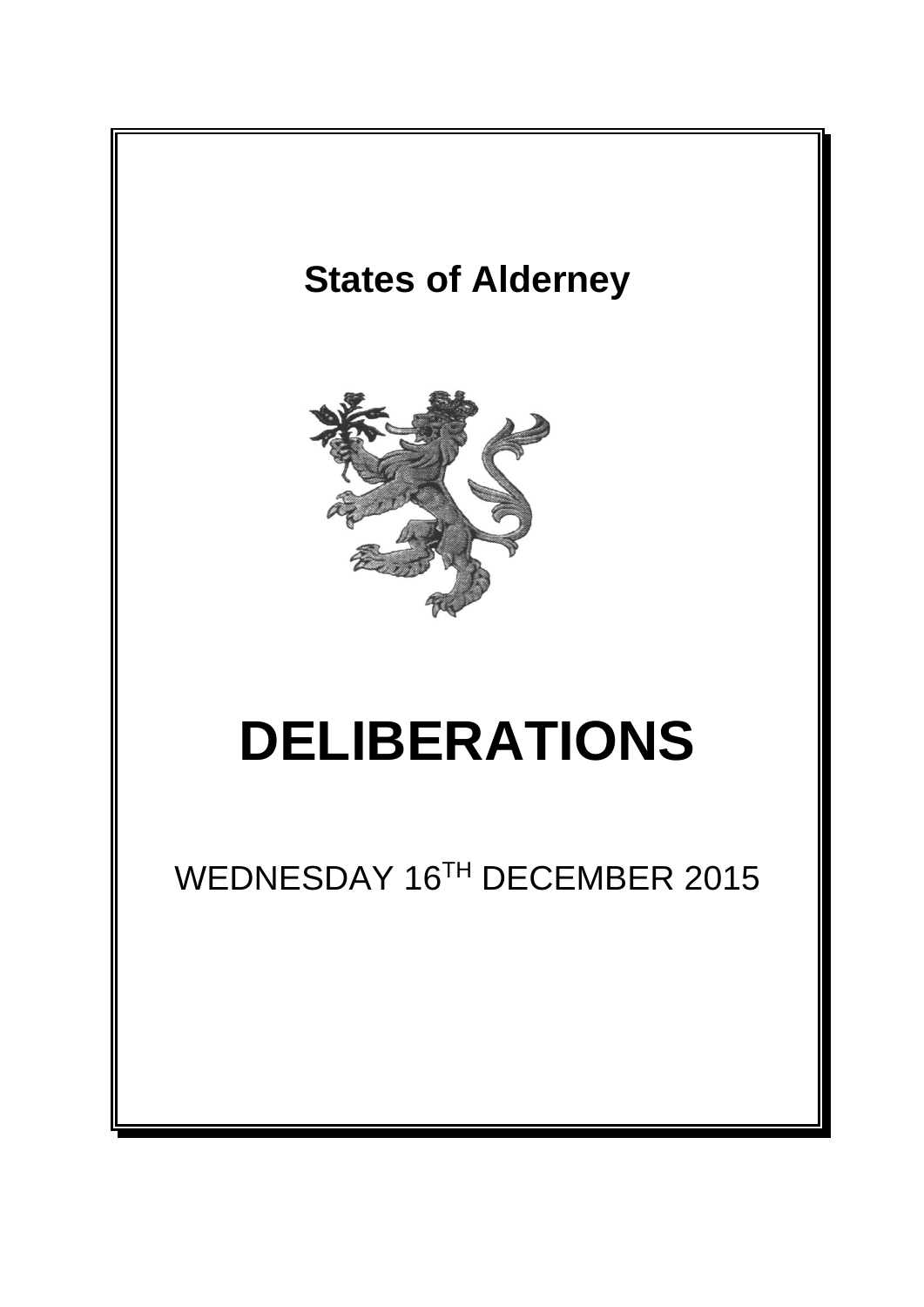# **STATES OF ALDERNEY**

### **DELIBERATIONS FOR THE MEETING**

## **ON WEDNESDAY 16 TH DECEMBER 2015 AT 17:30**

Present: Mr Stuart Trought, President Mr Ian Tugby Mr Matt Birmingham Mr Louis Jean Mr Neil Harvey Mr Francis Simonet Mr Chris Rowley Mr Steve Roberts Mrs Norma Paris Mr Graham McKinley

Lieutenant G T Workman RN (Rtd) represented His Excellency The Lieutenant-Governor of the Bailiwick of Guernsey.

#### **Item I Amendment to the Duty on Long Leases (Alderney) Law, 1994**

#### **The States of Alderney resolved to approve "The Duty on Long Leases (Exempt Dealings) (Alderney) Ordinance, 2015"**

Proposed by Mr Harvey and seconded by Mr Simonet

Approved by a majority, all in favour apart from Messrs Jean and Roberts who abstained, and Mr Tugby who voted against.

#### **Item II The Inheritance (Alderney) Law, 2015 (Commencement) Ordinance, 2015**

**The States resolved to approve "The Inheritance (Alderney) Law, 2015 (Commencement) Ordinance, 2015".**

Proposed by Mr Harvey and seconded by Roberts

Approved unanimously